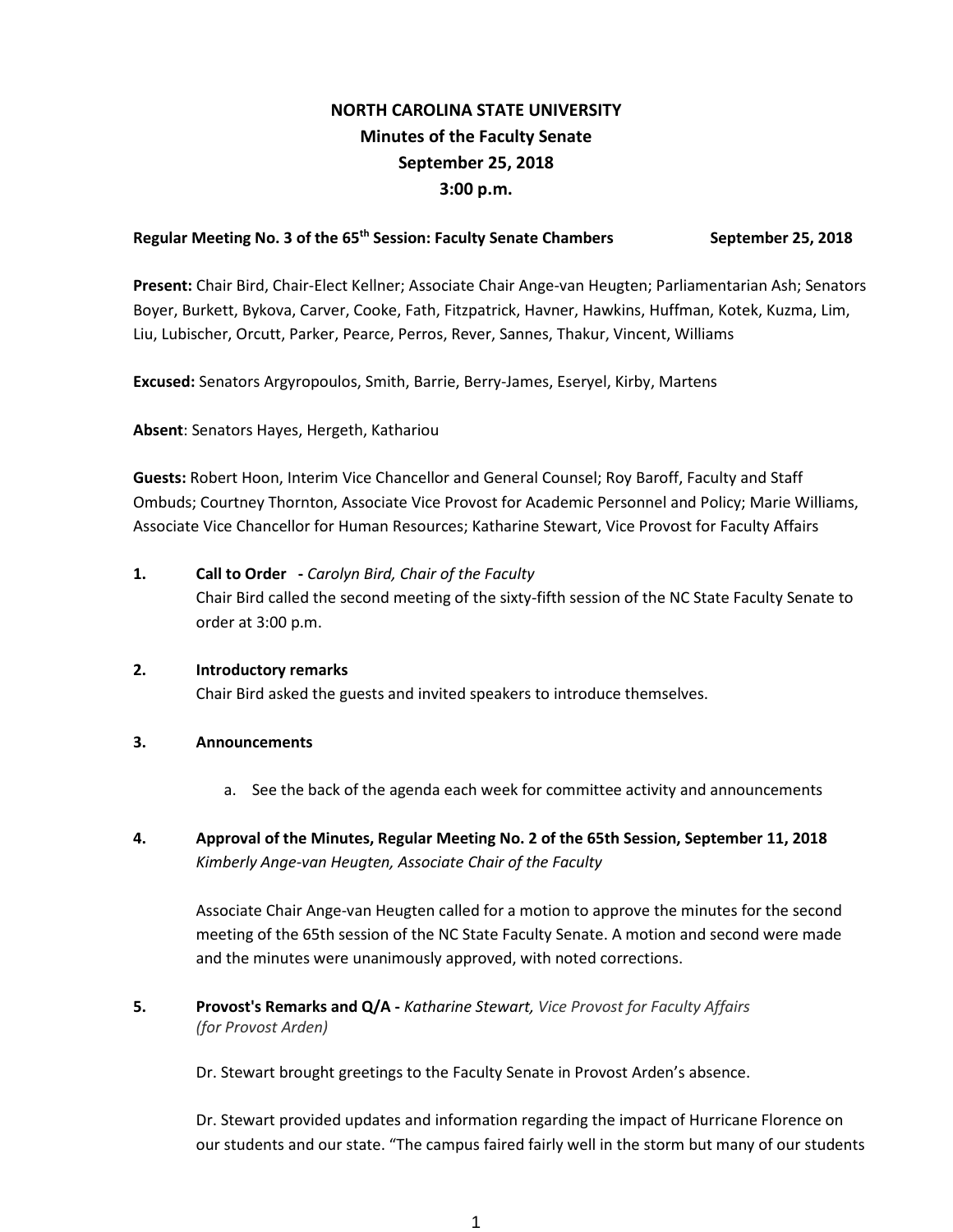from the east and several system schools were affected very very badly." She reported that more than 3,200 of our students are from declared disaster counties in North Carolina. She stated that Mike Mullen and the team at DASA have been working hard to provide resources and support to these students. "The Provost wishes to extend a special thanks to the many, many faculty who have been very patient and understanding in working with these students as they attempt to try to get back to a normal routine." She added that many of these students have lost a great deal in the storm and the Provost sends his thanks and asks for continued understanding since some of these students are still struggling to return to campus and to a normal routine.

Dr. Stewart shared that NC State has been doing a lot to work with our partners throughout the system; UNC Pembroke and UNC Wilmington both had teams from NC State Facilities, Police and from DASA on campus to assist them. "A team from DASA is currently at UNC Wilmington trying to assist with restoration of one of their undergraduate dorms that was damaged very very badly." She added that UNC Pembroke had significant flooding as well and they are dealing with that and that there are representatives from College of Agriculture and Life Sciences – both staff and faculty – who are helping on the ground with extension agents in the affected parts of the state. She stated that staff and faculty from the College of Veterinary Medicine have been providing care for displaced animals as well. "So there is a lot of work going on by NC State staff and faculty that certainly I was not aware of, and was glad to hear about it."

Dr. Stewart stated that many of our faculty have been serving as expert resources for affected agencies and the media to discuss the storm, impacts of flooding, some of the climate and scientific issues that are important to the public and important to the state's recovery efforts. Finally, there have been many groups across campus that are working to assist with recovery in terms of collecting supplies and collecting donations. "It is hard to keep track of everything that is going on but what we do know can be found at a link off the University's home page. The link is [www.ncsu.edu/hurricane-florence-response.](http://www.ncsu.edu/hurricane-florence-response) There is a big link on the homepage that you can get to as well." She added that if faculty check the link and you know of other efforts that are happening in your college or your department, please let someone in University Communications know.

Dr. Stewart concluded by saying that the Provost sends his thanks for everything that the faculty is doing to help our students and our staff who are affected.

#### **Questions and Discussion**

*Chair-Elect Kellner:* I have an issue of concern that has to do with the storm. It is my understanding that there are two kinds of employees; those that are required not to be here and those who are required to be here. Those who are required not to be here, however, have to pay for that in their sick time or in the time that they accrue. Those that are required to be here and usually have to arrive often very early in the morning, some have said, do not get a lot of assistance in things when they may not be able to return when the weather creates difficulty in terms of travel and support in that. I don't know and I know there are a lot of stories, but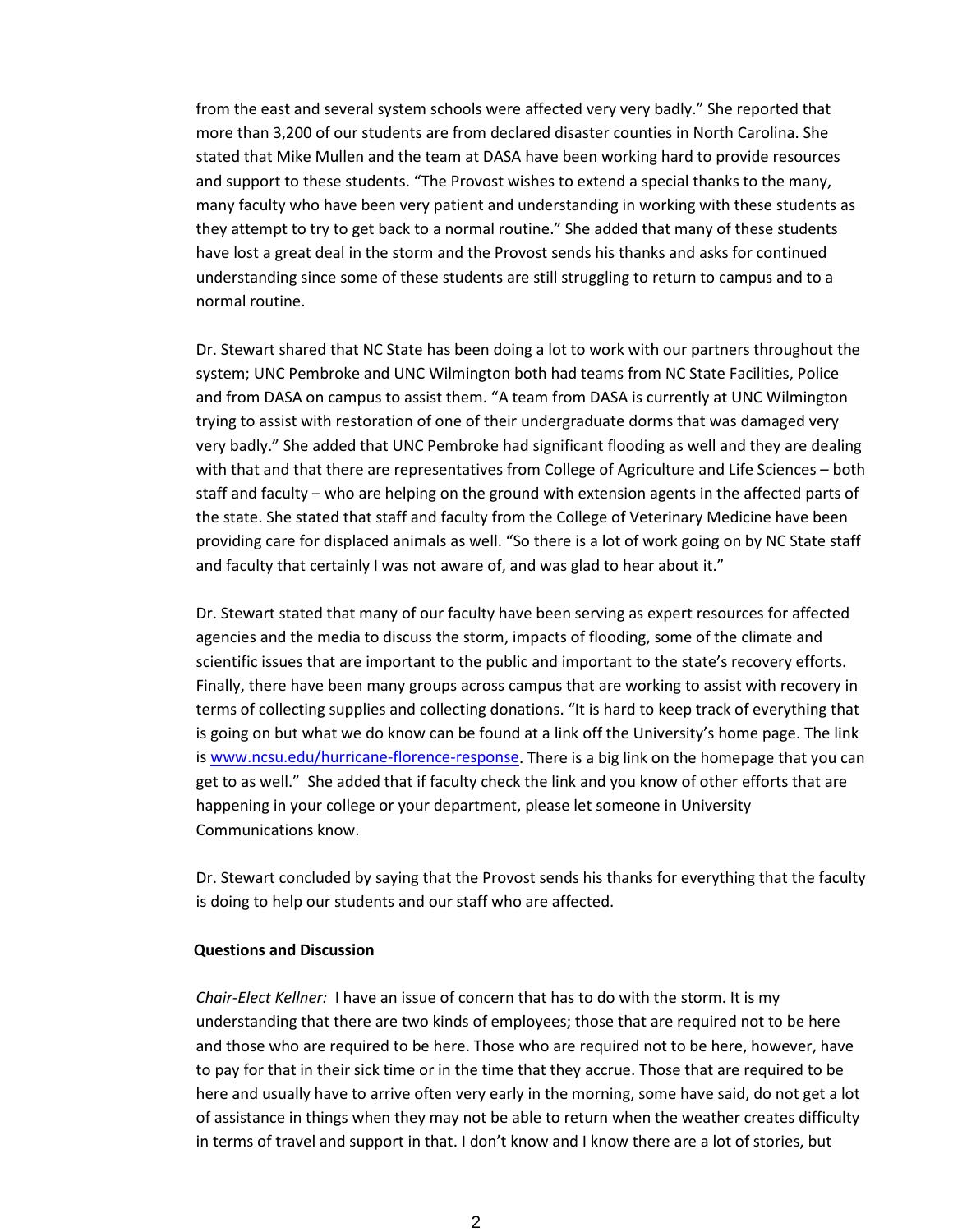those are two parallel situations that strike me as being potentially concerning. Do you know anything about that?

Dr. Stewart responded that AVC Marie Williams can speak more to that, but her understanding is that the requirement that non-mandatory personnel take leave time when we are in a condition 1 or a condition 2 is a system requirement, which doesn't give a lot of leeway on that. She added that with regard to the other issue of support for staff who are required to be here for mandatory operations and what happens if they're here and unable to travel back to their homes because of ice or flooding and things like that, she isn't sure what is in place for that situation.

AVC Marie Williams added that the Adverse Weather Policy is decided by the Office of State Human Resources and also enforced by the UNC system. "Anytime there is an adverse weather event, there are three conditions." She explained the details and requirements under each condition. She explained that there is a provision in the adverse weather policy that mandatory employees, if they are required to work, they are eligible for additional time under certain conditions. She stated that there are times when mandatory employees come from counties other than Wake County. "The University does try to find housing for them if housing is available. The reality is that the University is open 24/7 so mandatory employees do need to work."

She added that there are new provisions that are coming out and they will send out new communication to campus this week regarding information that is unique to Hurricane Florence only. "Because of the devastating storm, the Office of State Human Resources and the Systems office have rolled out some additional leave provisions." She went on to explain the additional leave provisions that pertain to those individuals who are in counties that had a voluntary or a mandatory evacuation. Those counties that were impacted, some of those employees, when they are claiming their adverse weather leave; they will be able to get paid time. She noted that only under condition 3 will they receive paid time. Please refer to the Human Resources website for more detailed information. [https://benefits.hr.ncsu.edu/adverse-weather](https://benefits.hr.ncsu.edu/adverse-weather-policies/hurricane-florence-guidelines-for-reporting-adverse-weather-time/)[policies/hurricane-florence-guidelines-for-reporting-adverse-weather-time/](https://benefits.hr.ncsu.edu/adverse-weather-policies/hurricane-florence-guidelines-for-reporting-adverse-weather-time/)

*Chair-Elect Kellner:* Among the non-mandatory staff, what percentage would you guess are office staff and are in a position to work from home and to work around the loss of time?

AVC Williams responded that she does not know that answer since this is difficult to track.

*Chair-Elect Kellner:* Is it a substantial number who cannot do that; who are not departmental staff or that sort of thing?

AVC Williams responded that she doesn't think so. "I'm not sure but it might be half and half. But I do not know." She added that as much as possible, we encourage managers to try to allow their employees to make up time. We are not trying to burden the employee and try to make it difficult for them. "So if a supervisor can allow them to make up time, allow them to make up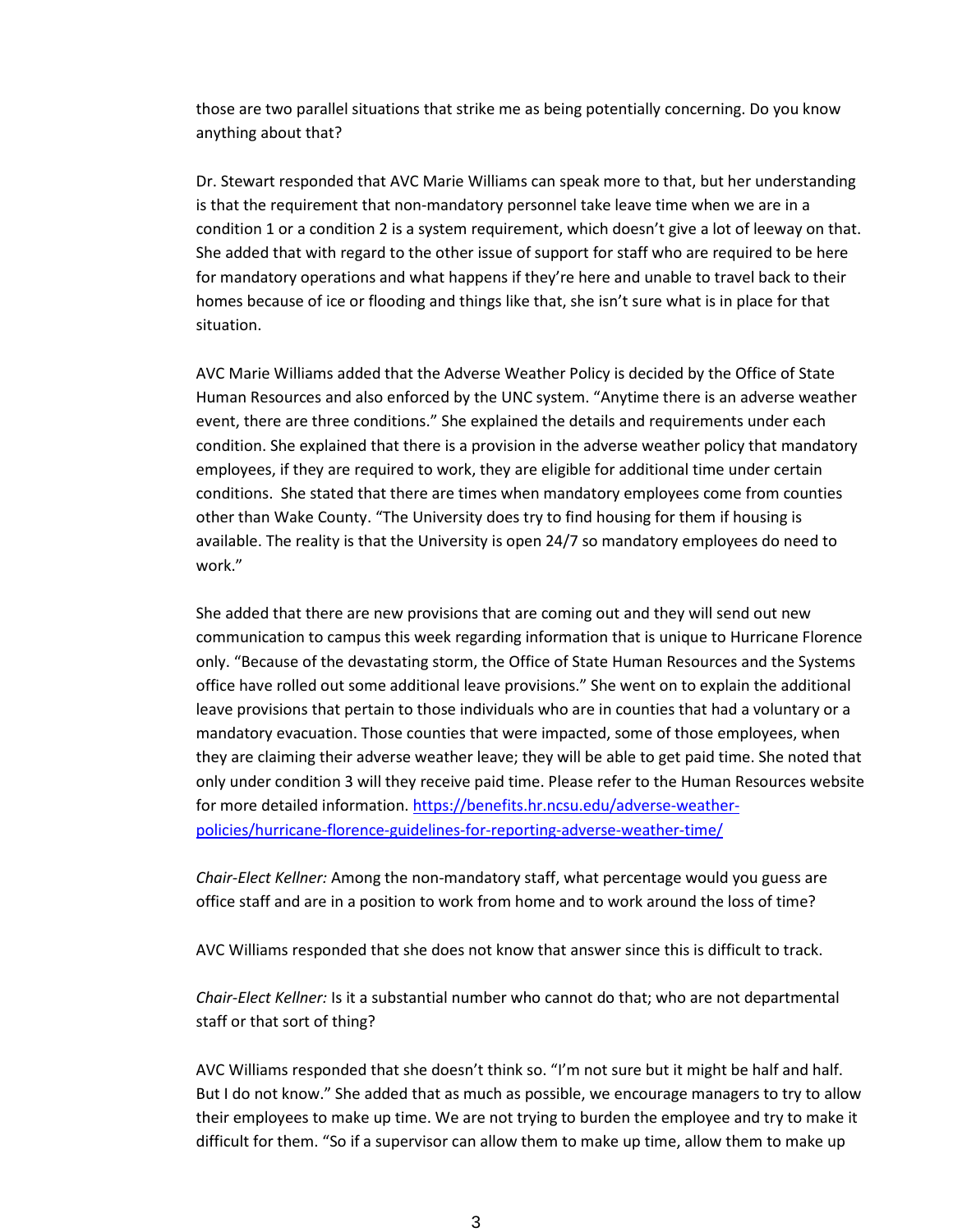time." She added that she did not, however, have a quantified number.

*Senator (unable to identify):* This seems somewhat unfair to force employees to take vacation when the university is closed.

AVC Williams responded that the university's position is if you're a manager, try to allow them to make up the time if possible. "We do not control the system regulation, so unfortunately we hear you and we advocate for that at the system level, but until that gets changed, unfortunately the policy is what it is."

Dr. Stewart responded that for those employees in the facilities area, this is worth a conversation with facilities leadership and how they manage it. "I think a lot of departmental folks might be able to be managed in a different way than facilities people who are in housekeeping."

*Chair Bird* added that it is likely that Staff Senate is also looking at this as well.

*Senator Carver:* I think you said that the people who get the extra leave time have to use it within 60 days. As confusing as this is going to be, I wonder if they will even know about this and understand that it is within the 60 days.

AVC Williams said that this is indeed challenging for us to get this new guidance out. "If you still have a question, please be patient with us, but do understand that it is not easy to try to communicate complex information and hope it resonates for everyone to understand. We have created a flowchart to assist with this communication and will train the HR leads on this new information and we are here all the way to help guide people."

# **6. Human Resources Reorganization Project -** *Marie Williams, Associate Vice Chancellor for Human Resources*

Sibson Consulting at the November 14, 2017 Faculty Senate discussed with and received input from senators regarding campus needs and HR procedures and structures. As part of its analysis, Sibson Consulting met with stakeholders across campus and has now submitted its report. The attached report is a customized report that includes an overview of the main concerns and/or suggestions raised by the Faculty Senate to improve the HR structure and/or procedures.

AVC Williams is appreciative of the time given by the Faculty Senate for her to present the information from the Human Resources Organizational Assessment.

When she joined NC State and had the opportunity to talk with a cross-section of groups across campus, she said that she heard a lot about what was wrong with HR at NC State. "I knew at that point, when I was interviewing, that there would be a lot of work ahead – and there is a lot of work ahead."

AVC Williams stated that what she would present today isn't a magic pill to solve issues within a year or two years, but does have some information about timelines which may or may not be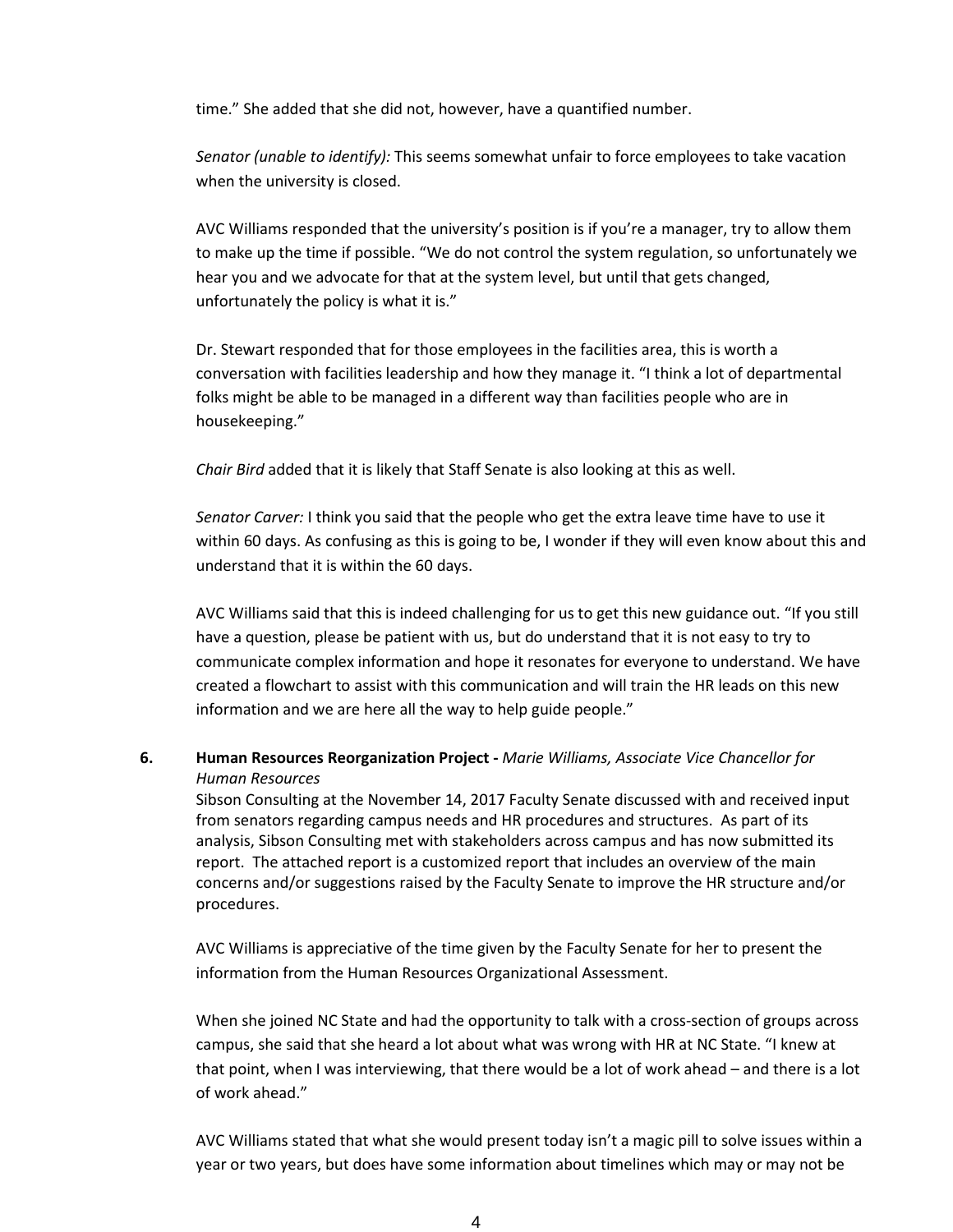met, but she committed that HR would do their best to solve the issues. "The reality is that our aim is to really find ways to really start to transform the HR operation in the way that we deliver HR services on campus."

To refresh their memory, she reviewed information about the firm that came to campus and met with over 100 people, including Faculty Senate, Deans, HR Leads and the Cabinet. "This really wasn't about a process review. The information that I received from Faculty Senate had a lot of items on it related to processes, and you will see as part of the recommendations that process is still a big part of what we have to do to transform ourselves, but I will also talk specifically about some of the things that they heard, which are also in line with some of the things that I heard."

### **The gathered feedback can be wrapped up into five main themes.**

- 1 Transactional vs strategic HR services
- 2 Old model is sub-par and not designed to deliver strategic and consultative HR services
- 3 Inefficient technology and processes
- 4 HR culture and performance needs improvement
- 5 Historically low reputation and brand

She stated that this is not about a decentralizing exercise; this is not about trying to bring all the HR leads from the colleges and units under it – that is not what this is about. "We want to try to figure out how to create our process, whether in the college administrative units or whether in University HR by making them more seamlessly integrated and streamlined."

She added that there is also a low reputation and brand. "Some of the things I heard a lot when I interviewed was that there is no human in the human resources." She added that it was very clear that we have to do a lot better in the way that we brand ourselves. It is important because when faculty and staff are looking to come to NC State, they are really looking to see what is this institution telling me and what is it like to work here? "Working with the colleges and units, we have to tell a better story and to figure a way of how do we become that employer of choice and brand ourselves as such."

#### **Questions**

*Senator Parker*: With your Thematic Findings slide (slide #6), those three bullet points to the right, and then what you're saying about the pyramids; the impression that I think most of the folks that Sibson talked to was that you folks weren't very good at saying what can we do for you? It was more here's what you're going to do.

AVC Williams agreed, which is unfortunate but correct.

*Senator Parker:* So I guess my question is how does that attitude change and what does that change mean?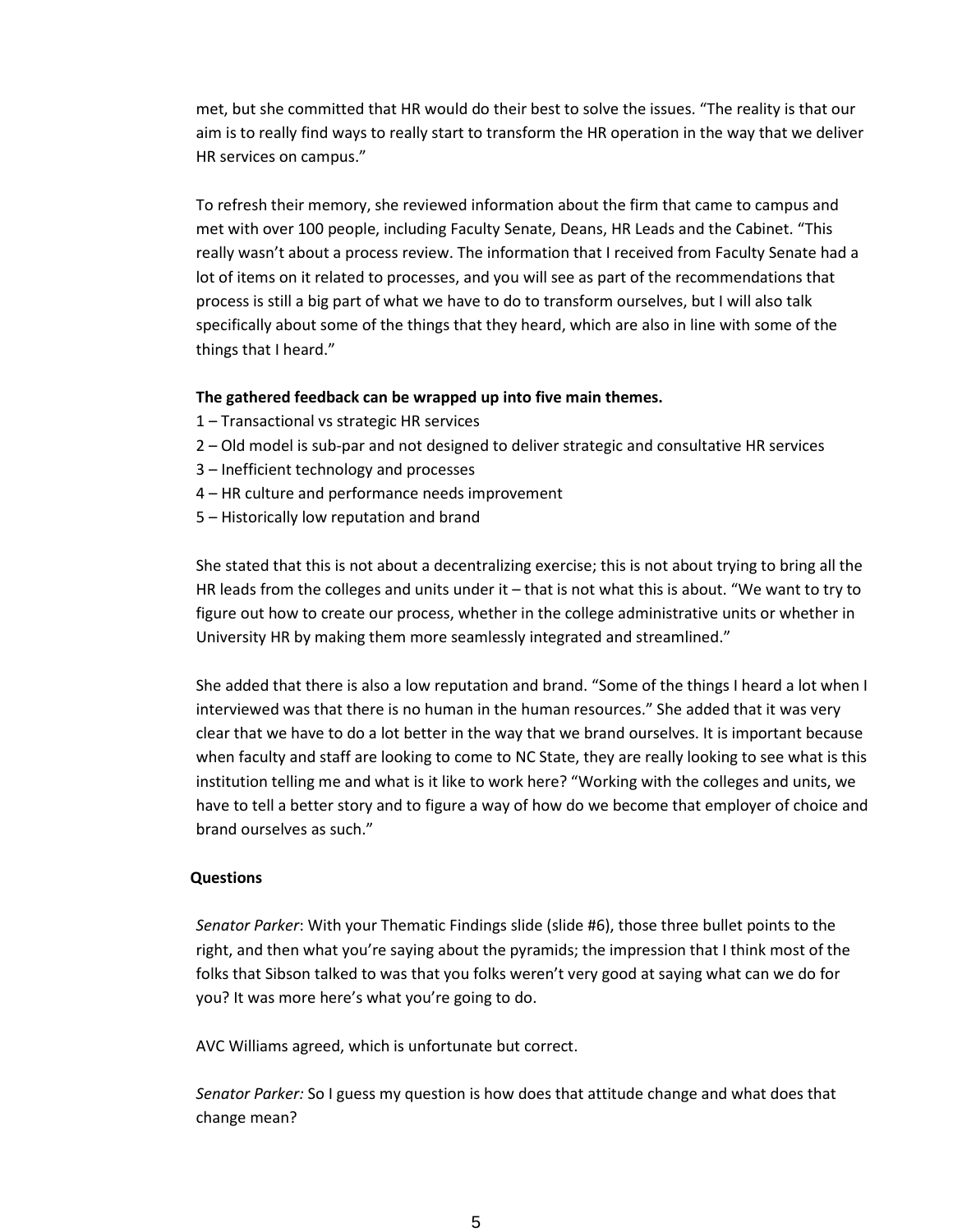AVC Williams responded, "What we are trying to create is a solutions-focused HR operation. We talked about the importance of consulting. Some of the bigger things we're thinking about is to make sure that we have the appropriate people to go, 'This is what we're thinking about doing  $$ does that make sense?' We want to try to use that consultant level in a more viable way." She added that we do not want to just run steamrolling ahead and say "Okay, we know what's good for the university." She added that if we are producing things that are not value-added to the university then we are missing our mark.

*Senator Huffman:* These two plots are very misleading.(Slide #6) The administrative part, I don't think we're doing twice as much administrative stuff as we would be doing in the ideal model. So in principle, the base should be the same and really the consultative and the proactive are just smaller because of budget issues – we do not have the resources to apply them.

AVC Williams disagreed and pointed out that the key thing here is the system. "If you talk about the complexity – I haven't worked in a system like this before … but I can hands-down tell you that if I looked at my model at my prior institution, it would look nowhere near like this. From the university HR standpoint, we feel this. And we hear from our HR leads that they feel as if it's a lot of administrative bureaucracy, and because we're part of the system and because of the things they roll out, lots of times they do that at the last minute and then we are rushing to try to figure out how to roll it out to all university constituents and how to communicate it." She added that there is a high probability that we will miss our mark because now they are under the gun. "This is customary of being part of a system that really controls a lot of what we do. NC State and UNC Chapel Hill have management flexibility, which means that we have control over some of the salaries, but you know this is not as easy as it seems, even with management flexibility. Additionally, not only do we have the system, but we have the Office of State Human Resources. So by the time you pile on all the things we're doing from the Legislature, this administrative part grows.

*Senator Fitzgerald:* If you look at that pyramid on the right, (Slide #6) it's not just HR that looks like that; it's the whole university. I don't know how you can reform HR without also reforming … what you can do is also constrained by other constraints within the university in terms of administration on the academic side. If departments don't take care of their faculty, then there's nothing HR can do. I am just curious as to how you're going to merge … this looks like something that has to be a university-wide issue, not just HR.

AVC Williams responded, "I love what you're saying, I do. To be honest with you, they have been 100% supportive of what I am trying to do because they understand it too." She added that the reality is that you are right; as HR, we are owning our problems and coming to you with transparency. "There are things that we are not doing well and we need to improve, but the reality is that a lot of what I'm describing, I'm just being more honest, it's not just an HR issue. Some of this lies in your colleges and units … and some of it lies in the other administrative units." AVC Williams stated that as we are pushing our agenda of transformation, we are also working closely with other units that are trying to do the same thing. This will be a long cycle and will require patience. "The patience isn't because we are not committed to trying to make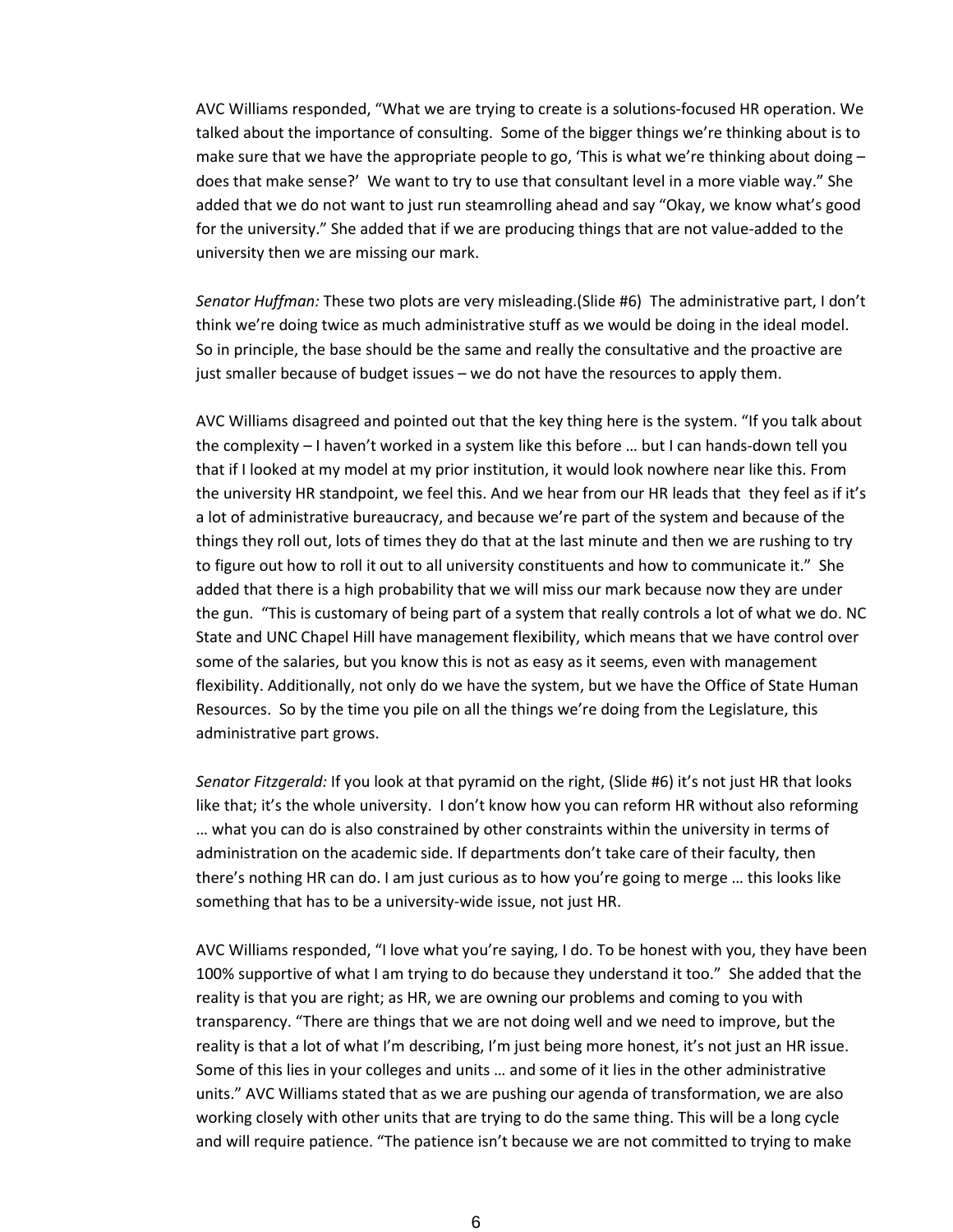change but there are a lot of larger things that are also still without our control. We can only go as fast, as well, as the rest of the university allows us to go." She added that the point that Senator Fitzgerald has just made is an exceptional one.

AVC continued reviewing the assessment data and by telling the Faculty Senate that she had actually been tasked to reduce the size of HR. She added that to make HR smaller when they are trying to improve would not have been the correct decision. "I tried to realign resources in a more effective way without making people lose jobs and things like that, because I just didn't think that was the direction we needed to go."

*Chair-Elect Kellner:* To pick it up here - transactional vs. strategic - my understanding of the challenges that face HR are entirely on the transactional side. I have never heard any department head say "what HR lacks is new strategic services." It's all transactional and compliance-based, delays, stumbling blocks and so forth. So reducing the resources and investments expended on transactional activities sounds a little counter-intuitive.

AVC Williams responded that yes, it does, but not if you look at this part. "So a lot of the things I got from the Faculty Senate about what you would like HR to work on really related to this. But it is connected to the transactional." She added that a lot of the things you are talking about recruitment and things like that - they relate to this area. She stated that if we could find ways to start to improve our processes, which means we literally are going to have to roll this back and start from scratch looking at it. That is not easy to do. She added that these two things are connected and that if we could find ways to streamline processes, make them more efficient, hopefully find solutions that do not add more burden to our faculty but at the same time enable our HR leads and our faculty to process a hire without having to go through all of the ten million steps that they have to go through, then we are able to do both.

*Chair-Elect Kellner:* So you're saying the strategic services are transactional?

AVC Williams responded no, the transactional part of this is the day-to-day stuff. "HR always has transactional stuff - never goes away." She stated that transactional stuff could be off-boarding, new hire orientation - the transactional stuff that must happen. There are things that must happen. She added, "A strategic conversation about thinking about workforce planning and thinking about recruiting - if you're having challenges to recruit - that is when the strategic pieces of it come in."

*Senator Lubischer:* If you can streamline the transactional, you can spend less time. If you can identify what really needs to be done at the transactional level as part of the steamline sometimes we comply and sometimes we really comply. (Several voices speaking at once)

*Senator Orcutt:* And that's where the administrative can be reduced. Some of it is administrative and is imposed, but some of it is self-imposed, perhaps, for any of us.

AVC Williams responded that yes, background checks is one of those examples. "We want to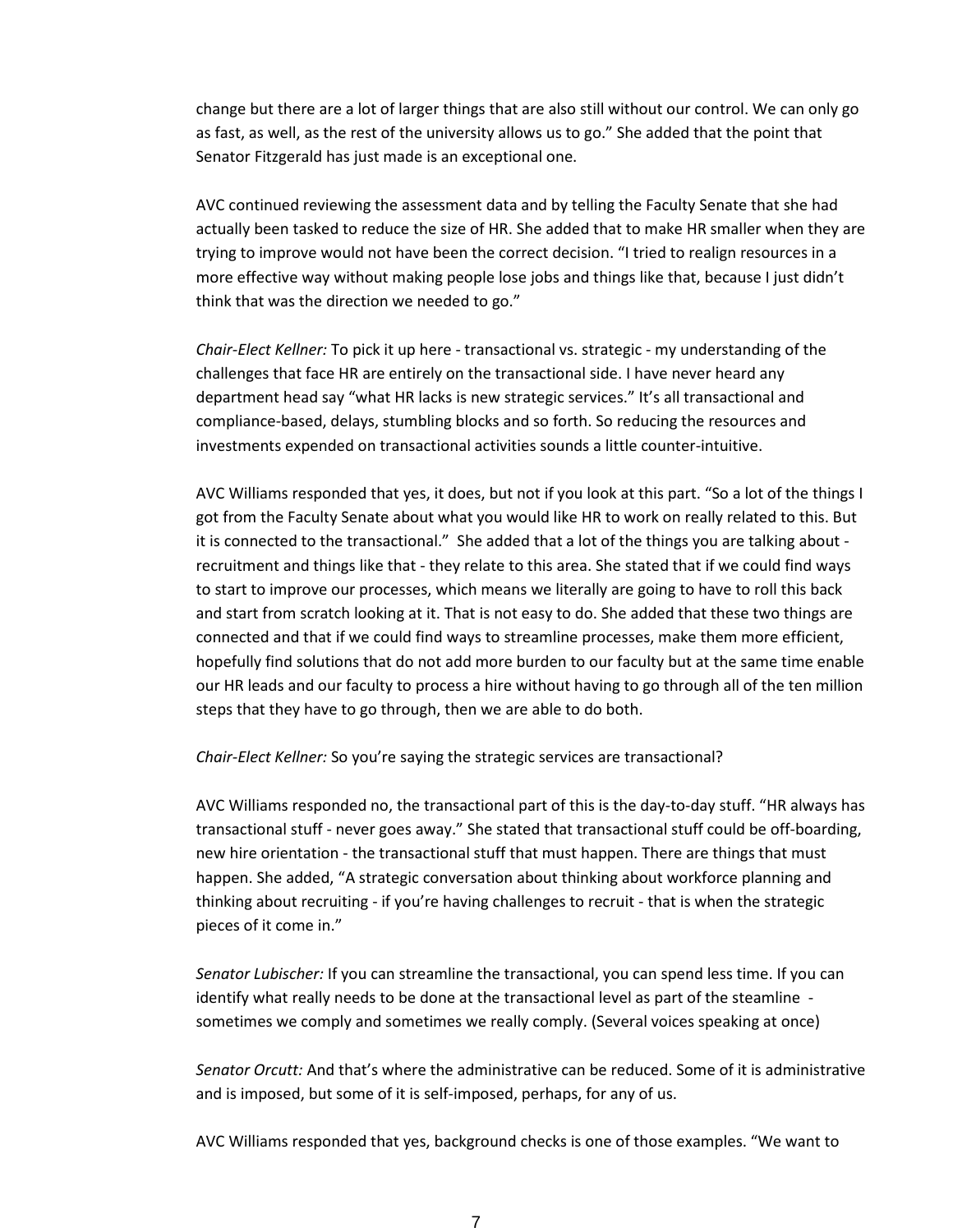look at a complete overhaul." She added that they want to make sure that they are doing what is necessary to get a faculty or employee hired, but we are not trying to go overboard and do more than we need to, which could take an additional 3-5 days in the hiring cycle.

*Senator Pearce:* My perception is that we've always had this cultural problem and, in a sense, if HR takes more time and we don't get to hire someone we want to hire, then we bear the cost not HR. If HR is worried that somehow somebody we hire comes back [non-compliant], and they will be criticized for not doing everything - it seems like an incentive to always overinvestigate and over-think. Specifically, my understanding of recruiting right now in my discipline is we interview at a National meeting. We get all the applications, we have to get approval from HR for the people we decide to talk to at the national meeting. Is that correct?

AVC Williams responded that she does not know. "I think practices can sometimes differ among different units. I'm not aware."

*Senator Pearce:* But this is HR. We don't have HR in our college.

*Chair Bird:* Let me ask a clarifying question; are you saying you're talking to people at your professional meeting and saying that we have a position coming up and invite you to apply?

*Senator Pearce:* No. We get 300 applications and you want to latch onto 15-20 people and you will talk to them at the national meeting.

*Chair Bird:* What he is saying is that you submit the people that you want to interview and we have to wait until we get approval to interview. The place doesn't matter.

*Senator Pearce:* Here is the point I want to make. You do whatever you do to evaluate those 15 or 20 people. What I have been told is that when we want to invite people to campus after we've interviewed those 15 - 20 people and we've picked three to five to bring to campus, we then have to go back to HR and get approval. Is that wrong?

*Senator (unable to identify):* We do not do that in my college.

AVC Williams responded that she is aware that there are different practices and that's why she needs to look at them. "I'm not going to come to you and say I understand exactly what you're saying, but there are different processes." She explained that there is also the fact that OIED has to look at the applicant pool for affirmative action purposes. She added that she doesn't want to speak to this since she may not have the right answer, but she does know that there is some review for Equal Employment Opportunity purposes.

*Senator Pearce:* My point is the market works very quickly in my discipline, so that if you want to invite those three people after the meetings and you have to get approval and it takes a week or ten days before you can invite them, you can very easily lose people that you want to hire. And you are saying you don't know whether that's the process or not?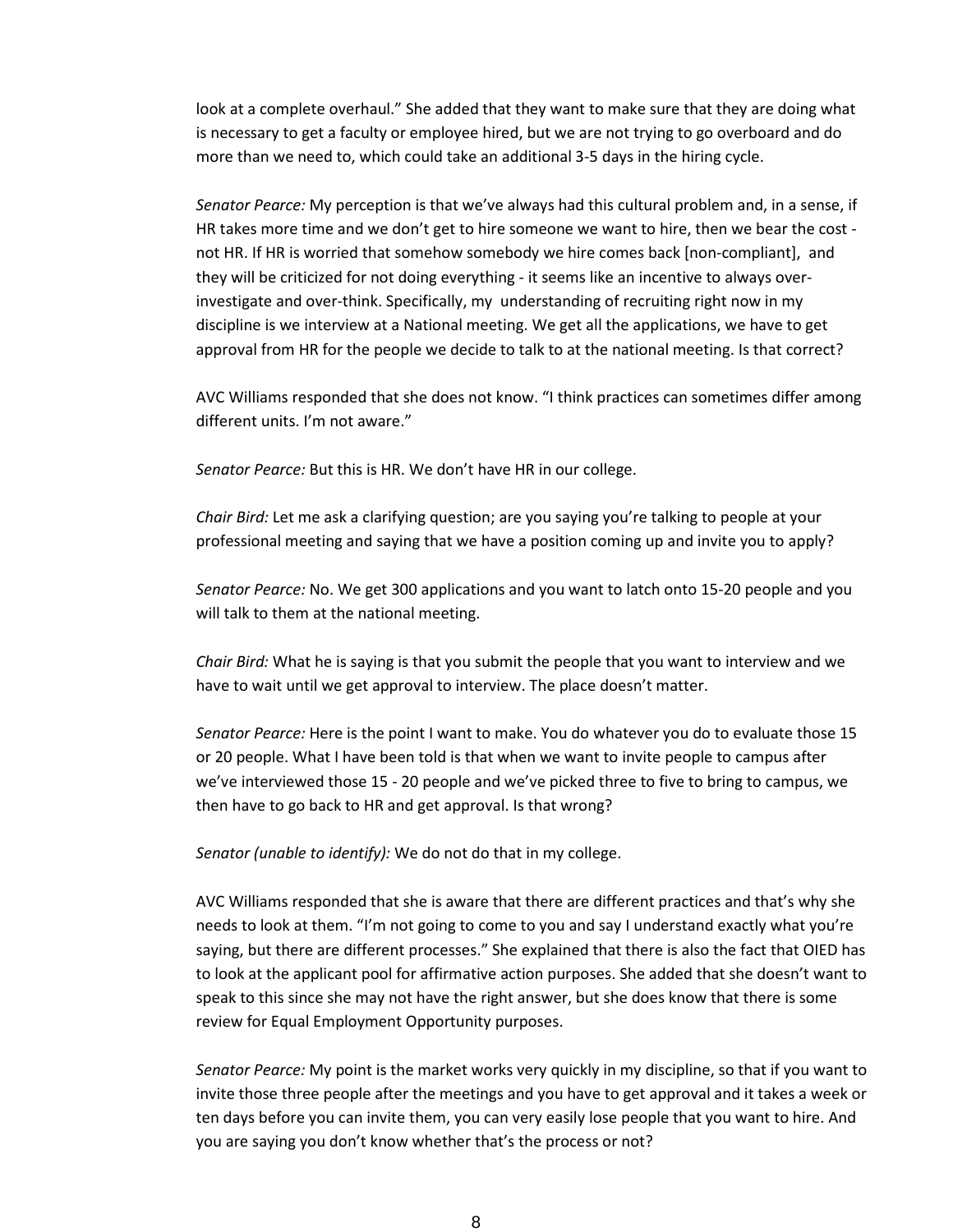AVC Williams responded that she doesn't know the process for that but is going to look at it. "It has been varying. There are some practices that people are doing which are not the practices."

*Senator Lubischer:* It sounds to me like that is a college rule, because I haven't been required to do that.

*Senator Fath:* I am hiring a lot right now and the first review before you can interview happens with OIED - it goes to HR then to OIED and they look at everything.

AVC Williams agreed that OIED reviews the applications. She added that HR needs to help people understand the difference between the role we play in HR and the role that is played by OIED. "We work in partnership with them but their role is distinct from what they have to do for EEO purposes. They do review the applicant pool and have to know the status of every applicant that has applied.

AVC Williams continued with her presentation.

AVC Williams reviewed some of the HR Reorganization recommendations and timelines.

- **Lack of understanding of the academic enterprise**
	- 1. The HR function doesn't understand faculty hiring and employment needs and is too far removed from academic areas.
	- 2. We need to find ways to align HR goals with academic department goals

*Senator Kuzma:* One issue that we've had is how we spend our summers. We do not fully understand what a 9-month appointment is and about summer salary and grants, etc. This is another area that HR can improve how they interact with us.

AVC Williams responded that she will work closely with Katharine Stewart's team and others. There are partnerships across campus with a lot of people involved - a collective community.

*Senator Kuzma:* This was HR in this case - I am pretty sure.

AVC Williams responded that HR needs to make sure that we are understanding more about the academic enterprise, yes. She mentioned a presentation given by the Provost on the RPT process and feels that HR would benefit from this same presentation. This presentation looked very simple and easy to understand and would be very helpful. She will be asking individuals from across campus to come in and speak to the HR team in order to raise the level of learning for the entire division. She added that working with Katharine Stewart's team has been a vital part of helping us understand some of these things. "We hear you. We've got to do more on that."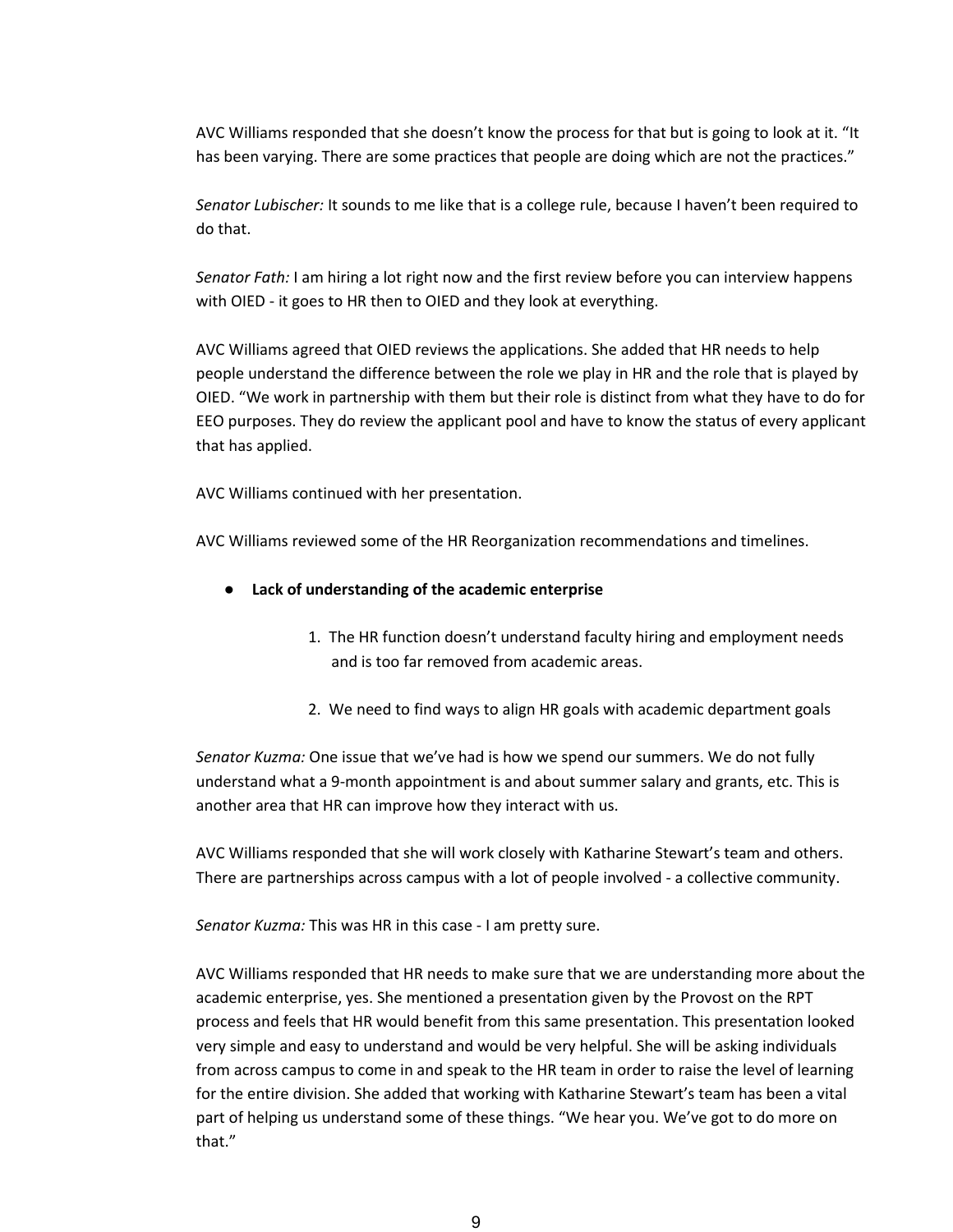VP Stewart responded that something that would be helpful is thinking about the life cycle. "To Doug's point, sometimes when you find a strong faculty candidate, you have days to be in front of that person as the preferred offer and those couple of days can make or break that offer." She added that that is not always typical for other types of hires at the university, but she hears department heads express this frustration as well. "Sometimes those challenges are just all of the layers we have, and other times I think it's that over-compliance thing that we talked about."

AVC Williams continued the presentation with the second point under HR Reorganization recommendations and proposed timelines:

- **Inefficient university search and recruitment processes (faculty, adjuncts, post-docs, grad students and international faculty)**
	- 1. Recruiting and hiring processes are challenging, overly complex, and time consuming, i.e., time to hire, adjunct hiring, hiring policies (system driven), cumbersome electronic technology and forms
	- 2. Hiring processes have too many levels of approvals
	- 3. NTT faculty processes, i.e., appointment terms, appointments, FTE rate

AVC Williams stated that their first emphasis is faculty recruitment. "That is the top project we want to focus on." She added that they are hoping that around November they can start working on rolling it back a bit and starting from scratch. "Tell us about the process and then tell us how we really need it to work." She added that they still need to layer in the system things that could slow them down as well. "At each stage, what are the bottlenecks?" There are bottlenecks in the colleges and units and what we need to figure out collectively is how do we remove a lot of these bottlenecks so when you've got that urgent hire, how can we speed things along? AVC Williams stated that the two top priorities are faculty recruitment and NTT faculty processes. The Faculty Senate was in agreement with these as well.

*Senator Fath:* I'm sure you know this, but just to reiterate - NTT Faculty means different things, depending on where you are. In my college, Health and Exercise Studies and Music, (University College) the two academic departments are only NTT faculty. That is very different in other colleges but is critical for the success of what we are doing.

*Senator Parker:* Ours is primarily teaching faculty vs. primarily research faculty. My load distribution is very different as a tenure track professor.

AVC Williams responded yes, this is truly a partnership with Katharine's office because a lot of these things we will be doing in close step with our key stakeholders - Academic Affairs and others - to help us look at these things.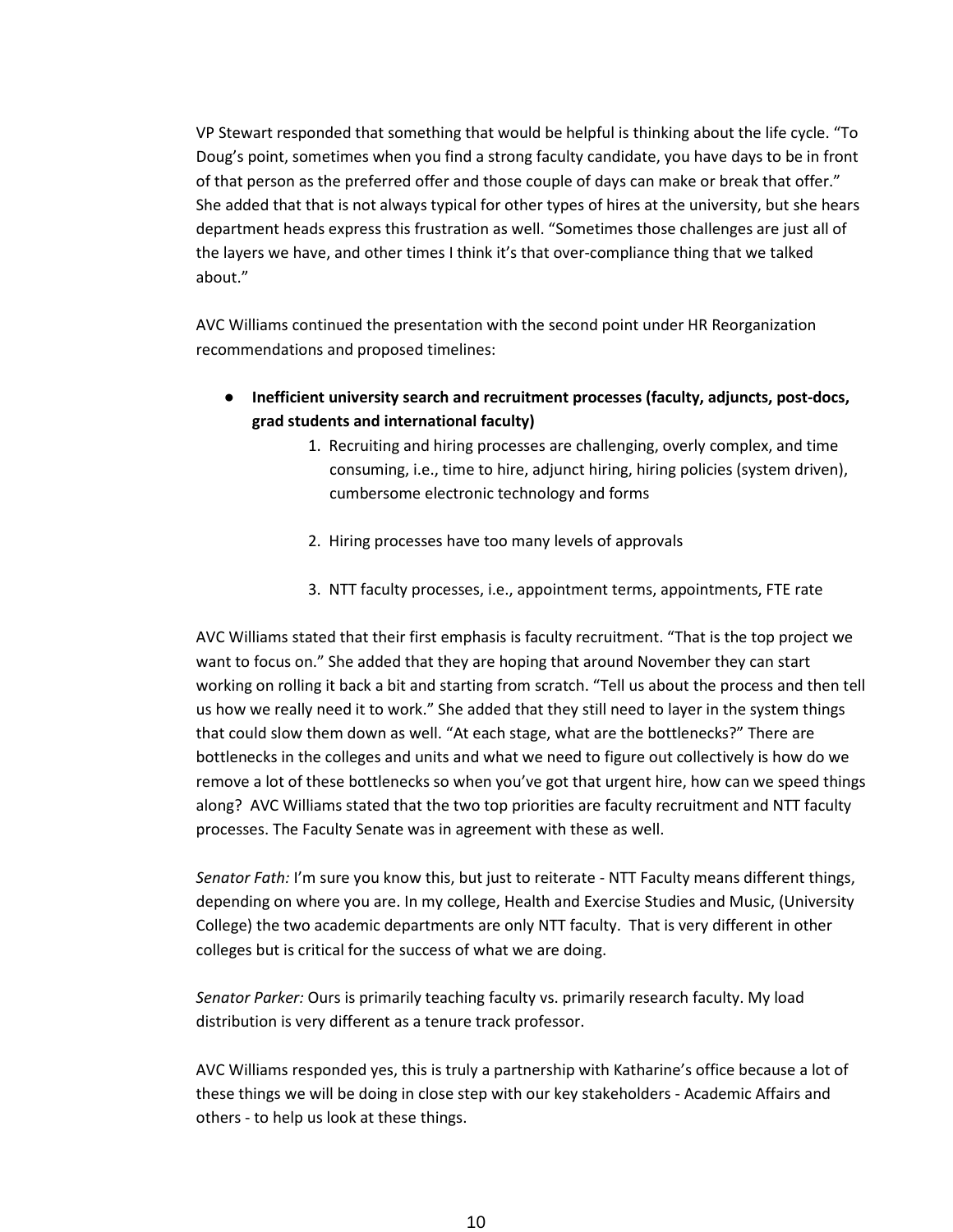*Senator Parker:* One of the things that Katharine did a while back is come to us with a Burden Survey - additional work.

VP Stewart responded that was not done by her office, but by the Executive Committee of the Faculty Senate.

AVC Williams stated that that survey has been shared with her.

*Senator Parker:* Some of us, who manage a large number of undergraduate students, I leave my students that work for me down in the lab and they are going to be working the same amount of hours every week; there's no need for me to approve their hours. The reverse would be better, if we disapprove - no, he messed up this week and didn't show up. It's one of those things that somebody decided along the way that we should check to make sure it's correct. No. Check off when it hasn't happened because that's the exception rather than the norm.

AVC Williams captured Senator Parker's comments so the situation can be reviewed. "Do I know if this is the answer, do I know if it's doable? No, I don't. But I'm happy for us to look into it."

*Senator Bykova:* For undergraduate students doing research in the Provost program, for a number of years they are required to clock in and clock out. Most of the time it doesn't make any sense. I have to approve these hours every Monday. What is the purpose of doing that? Previously we received a lump sum per semester and that's it. The amount of money that they receive is exactly the same - it is fixed and cannot change. But now you have to do the work and this is much more complicated.

*Chair Bird:* Is this is the professional experience program?

*Senator Bykova:* Yes.

*Senator Lubischer:* Related to that, some of our staff were switched to where they started to have to do the hourly timesheets, even though they are salaried.

AVC Williams responded that if they are considered to be exempt employees, they do not have to complete a timesheet.

### (Several conversations)

AVC Williams responded that she is aware and has written down the challenges with Kaba for students and this is something we have to revisit. She added that they also know that there are Wolftime enhancements that we are planning to make. These are the types of things we will look at in our review.

AVC Williams continued her presentation with more points regarding the HR Reorganization recommendations and proposed timeline: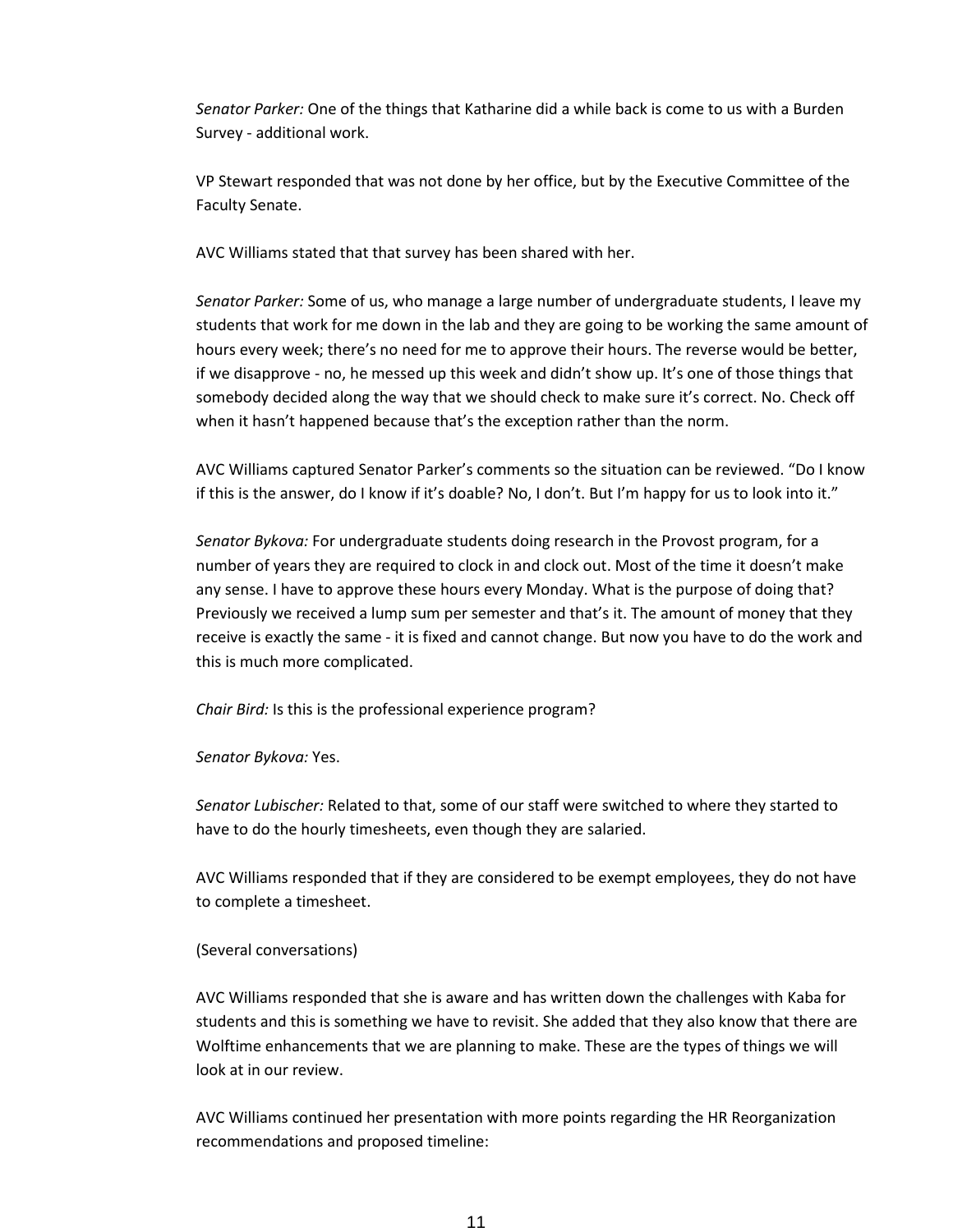### **Inflexible HR Structure and Poor Service**

- 1. HR is reportedly inflexible, does not help academic areas "make things work," does not explain rules, lacks Service Level Agreements, and is overly averse
- 2. Employee relations is understaffed and requires additional resources to meet faculty demands of their time

## ● **HR Technology & Process Change**

- 1. Challenges with time reporting and Kaba for students
- 2. Increased administrative burden and workload on faculty supervisors

*Senator Parker:* One of the things I remember specifically telling Sibson when they were here was that we have certain cultures and certain institutions that say "that's an interesting question, let's go figure out how to do it." OIT and the LIbrary staff are both wonderful to work with. I have never had that response from HR.

AVC Williams asked Senator Parker if he is speaking about University HR.

*Senator Parker*: Yes.

AVC Williams asked Senator Parker if he has had this situation recently.

*Senator Parker:* I have not interacted with them since this assessment process began.

AVC Williams responded that if this is still going on, she would like to know so she is able to correct it.

*Senator Parker:* I haven't lately but that was specifically one of the things I was telling them - there is none of this "We are NC State; we will figure it out."

AVC Williams responded that when she joined NC State HR would tell people, "Well you can't do it," but they never told you why you couldn't do it. "It's like they had the secret answer and they would just keep it all to themselves. That is not the style we are trying to create with HR here." She added that we want to make sure that tools and resources are available for units and HR Leads to use; we want to help you if we say it's doable, we want to help you know why we think it's doable. After a while you will start to see and know the answers for yourselves. "Empowering our units to have the information they need to do the job is what we want; not to be the keeper of all the knowledge and be the yes person/no person." She added that this is not what we want to be. AVC Williams stated that we have a way to go with the culture and reputation and it will take some time.

*Ombuds Baroff:* Some of the issues that have come to me from Faculty are those about what's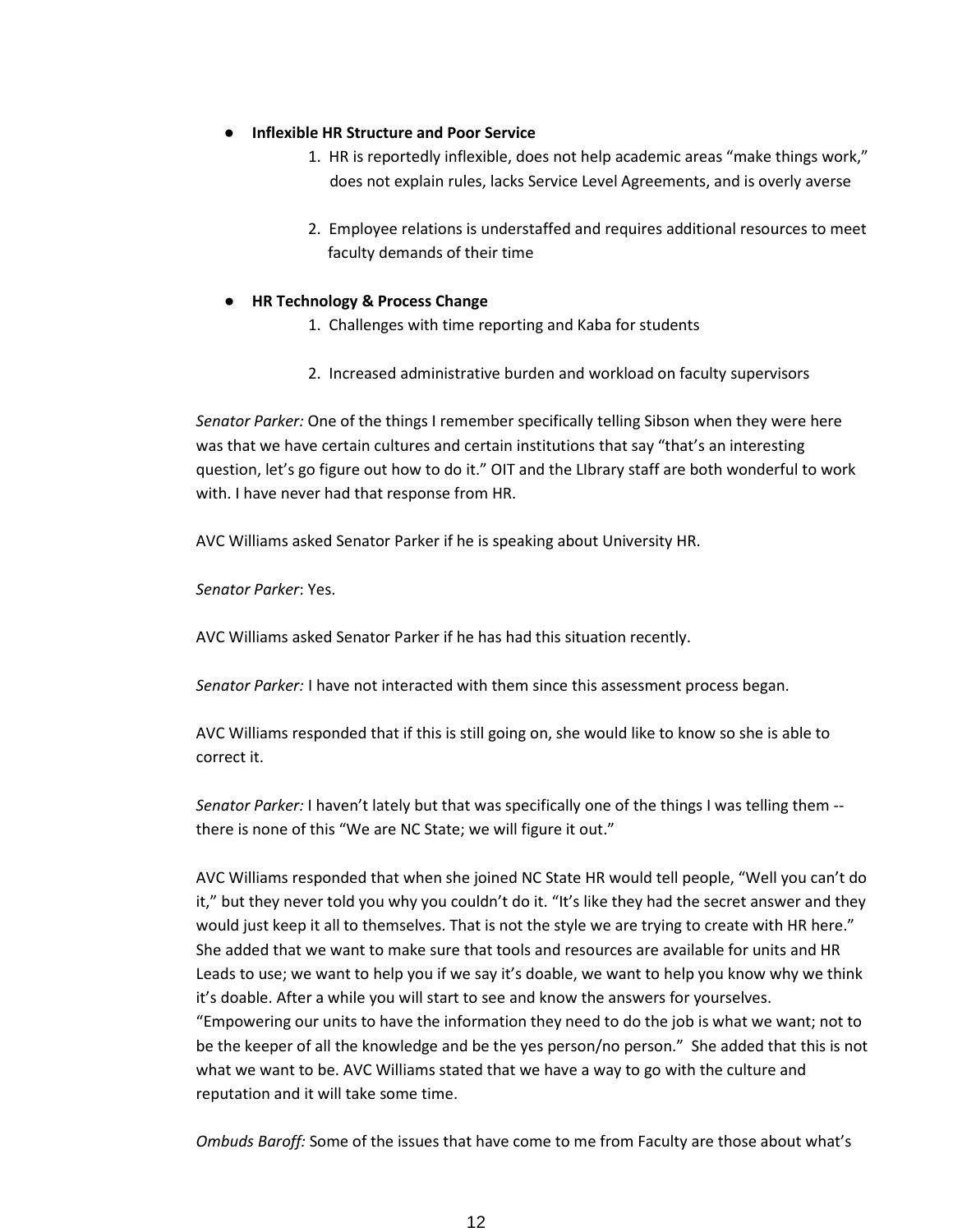going on in their unit vs. the College, whether it's business offices or HR stuff, and Central HR. Folks are kind of fighting with each other, which is really slowing down the processes. My suggestion around that would be that as you're thinking about culture and working with the Deans, is maybe look at processes that impact faculty that need both local college and central and how do you really streamline those.

AVC Williams responded that this is exactly what we are trying to do. "We are not looking at Central HR on its own irrespective of what's going on in colleges and units." Seamless integration of HR process is the goal. "It doesn't matter who the individual reports to, we are all in it together to try to find a smooth process." She added that there is a lot to be done and that defining roles is important as well. "We have to be careful, but sometimes it's easy to say HR. We have to be honest about where the bottleneck is." She stated that if the bottleneck is us, then we will correct it.

*Senator Pearce:* I am confused about the role of Central HR and College HR. Is there a website that says "this is what Central HR requires for faculty hiring."

AVC Williams responded no, not like that. "I wouldn't want something like that, in a way, because that is a very siloed approach."

*Senator Pearce:* I've heard this plenty of times in my department - "It's HR's fault." They mean you. I had no comeback because I don't know.

*Chair Bird:* I am just guessing at what I saw in this report, but there is something in here about a lead from your office that's going to be placed in the units. I am wondering if that will help to facilitate the processes.

AVC Williams responded no. "One of the phases that the consultant recommended was potentially having like an other HR leadership role in University HR, but their role is to work with the leads in the colleges." She stated that they will not try to imbed someone into the colleges because they are already there. The more that we can start making our processes, which seem complex and are sometimes very complex, and start using tools and resources and visuals that help people understand - okay, this is the role of my HR lead, this is the role of my HR business officer, and this is the role of the OIED -- I think that will help in our processes. "Lots of times people do not know that roles that everybody plays … that makes it more complex."

*Senator Carver:* I just want to say that I agree with that. If you could have a checklist on your website, saying, "these are the steps that we require that must be completed for a hire." Anything else that is required, they need to go to the college or somewhere else to talk about it. Because you get blamed for whatever happens because we don't know what we require.

AVC Williams responded that this is the reason she likes to attend Faculty Senate meetings - lots of great ideas. "By the time we map this process, we will have hundreds of steps. What has to be mapped is every little thing from the decision of what do I do when I have a vacancy,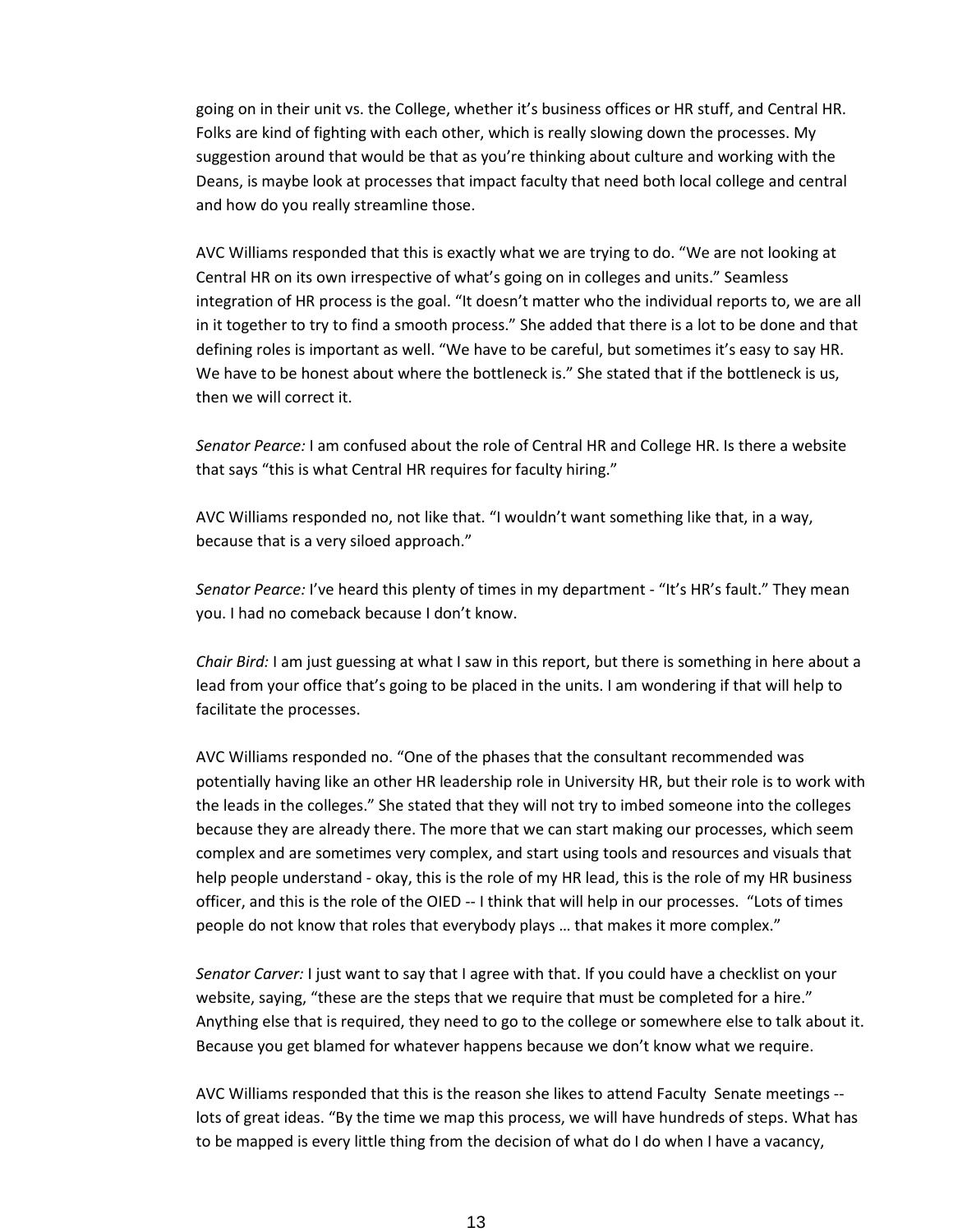what's the next step." She added that this will help people to really see what they are doing and what they are not supposed to do.

AVC Williams returned to her presentation, speaking about HR Technology and Process Changes.

She stated that she was very surprised when she came to NC State when she discovered that the processes here are so manual. "For the size of the institution that we have, I was very surprised by how manual a lot of our processes are and how bureaucratic a lot of our processes are. Maybe I'm an optimist, but I still feel that we can cut some of that bureaucracy a little bit." AVC Williams stated that she wants to focus on streamlining a lot of the current processes, pointing out that the results from the faculty burden survey showed this is a big concern. "Our top project, for me, is faculty recruitment processes and then looking at NTT faculty." She added that this may take a little time but they are starting that work this fall if she is able to get the consultant hired as she has planned.

## ● **Faculty Compensation**

- 1. Salaries are unnecessarily limited and that is difficult to move employees across and within the institution
- 2. NTT compensation, i.e., pay equity, absence of minimum pay standard for salaries and pay ranges

# **Diversity and Inclusion Efforts**

- 1. Train faculty on diversity and equity and assist the university in meeting its diversity goals
- 2. However, it should limit redundancy in training (e.g., equity and diversity within 4 weeks)

# ● **Verification of Terminal Degrees**

- 1. T/TT and NTT transcript acquisition process inconsistencies
- 2. Cost of transcripts for faculty with terminal degrees from non-U.S. institutions

AVC Williams referenced some of the concerns raised in the Faculty Burden survey and stated that they are not decisions that HR made. "HR does not make faculty compensation decisions, per se. We have to operate within guidelines for the system, but a lot of faculty compensation decisions are with the Deans and the Provost." She added that we work with other groups -- we work with Academic Affairs and OIED. "It takes a community to work on faculty compensation which is why you don't see me have an action item that's just saying HR is doing X."

*Senator Bykova:* How do you do these salary ranges? Based on what information? Where do you get this information?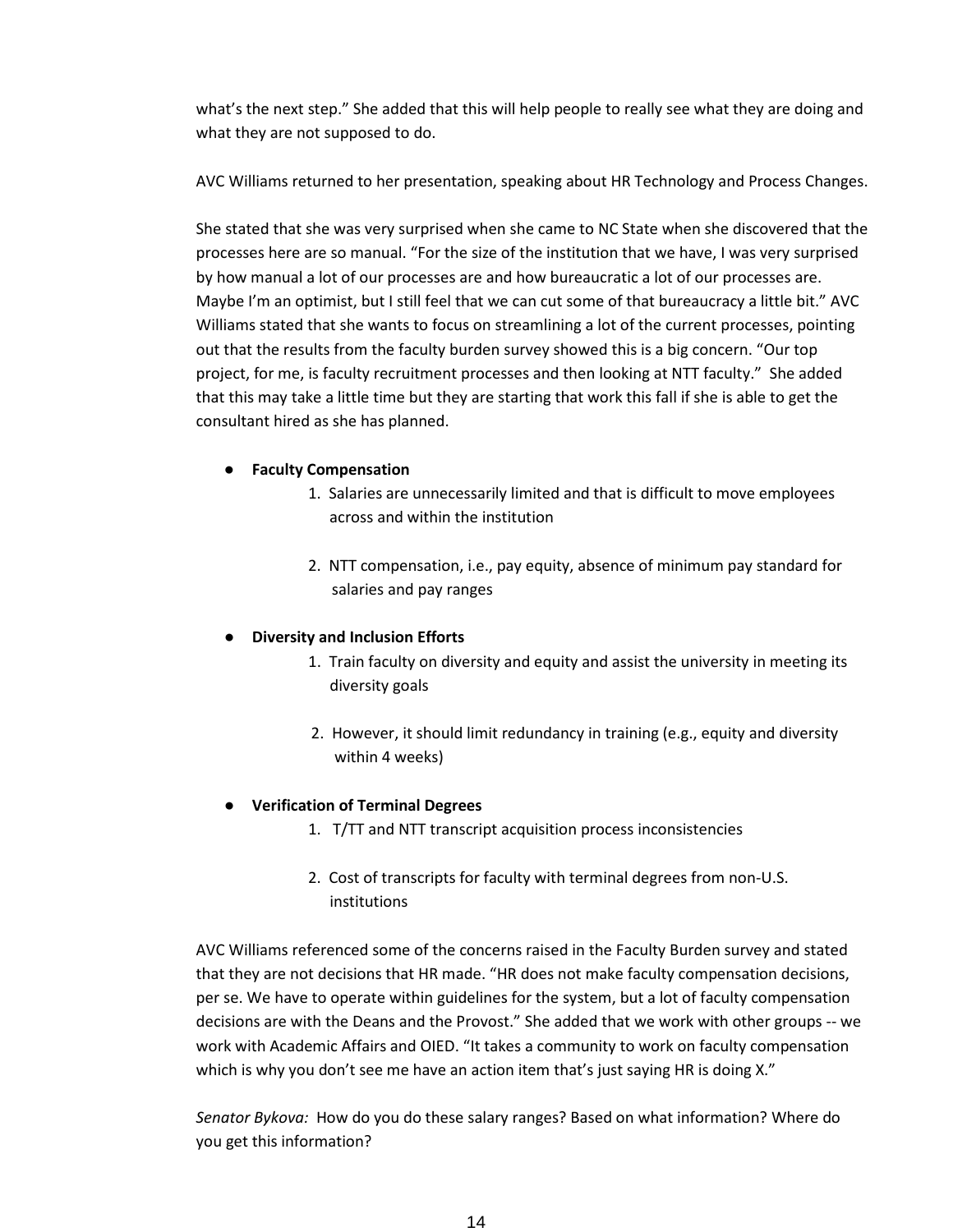AVC Williams responded that there are various resources that are used - the Oklahoma Study and two others. "This is methodology that not only primarily we use, but also a lot of the sister institutions use." She added that they work with the Deans to make sure we are using the right zip codes when we are trying to map salaries. "Those salary ranges and what we are using as the zip codes for those are vetted with the Deans to make sure we are properly mapping them." She stated that she could, as a future topic, speak to faculty salary ranges if requested.

#### *Senator Bykova:* The criteria is not always right. Who is doing that?

AVC Williams responded that HR has to work on producing the salary ranges for the institution. She encouraged questions be directed to the HR Lead in individual units.

AVC Williams spoke to diversity and inclusion as it relates to our hiring processes, stating "When there is a review of who are we going to bring onto campus to be interviewed, that is the OIED process." She added that every year, they have to do an EEO affirmative action plan, which is reported to both the state and federal governments. In regard to verification of terminal degrees, AVC Williams explained that HR and Courtney Thornton's team work together to work through those challenges or help with that process.

#### *Senator Perros:* Is there anything you do well?

AVC Williams responded that the study said that we have a lot of hardworking employees who really are committed to transforming the HR operation. "Our employees on our team generally want to do well by the faculty and there is an opportunity to learn." She added that the other strength is that we are building our relationships on campus. "We are not trying to lead HR from behind the desk. We are willing to come out and talk and have the frank conversations. But I do not believe in just being a talker without trying to figure out how we get things done." She added that they have a lot of opportunities to work on.

#### *Senator Perros:* How do you compare with other universities?

AVC Williams responded that NC State is considered to be the best HR operation in the system by far, even beyond Chapel Hill. "There is a lot that we do well that we do not get credit for. When we are speaking at the system level, we are advocates for NC State." She added that she does not see that from other universities in the system. "They do have a lot of respect for the leadership here." She added that there may be more strengths than she is giving herself credit for, but she also understands that we have a long road ahead. "We are willing to dig in and do what it takes. It's going to take time so we ask for your patience too. But we are going to try."

*Senator Williams:* It would be a good idea to make a list of all of these hassles that are attributed to you that you are not the source of. Like background checks. The only reason we have background checks is because we were the only employer in Wake County that didn't do them. As a consequence, we were inundated with people looking for jobs. So that's a SACS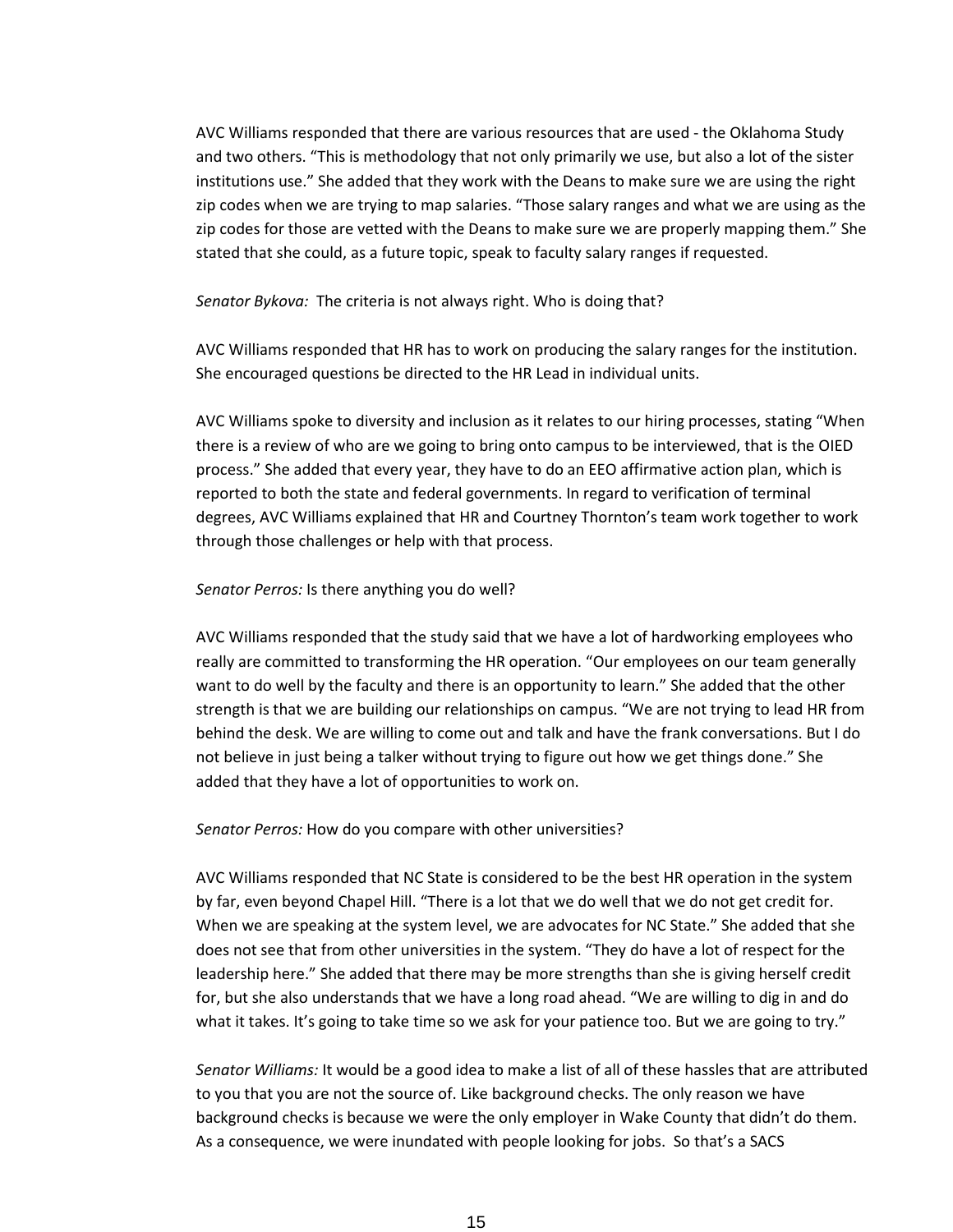accreditation requirement. So a lot of these things that come through you are not your fault and it might be a good idea for you to make a list of all the nuisances that we didn't initiate.

AVC Williams responded that he is correct about that but she also understands that a lot of this was in place before she arrived and many of these decisions were made before she arrived. But, she added, she still has to own it. "I'm here now. My job is now to figure out how we start correcting things." She added that she is dealing with what they have and is figuring out our way forward.

*Senator Pearce:* In the old days, departments did the verification of terminal degrees. Is it HR that's doing this verification terminal degrees or is it departments that then say to HR, "Yes, we verified in the following way."

Courtney Thornton responded that the initial step is to check someone against the national clearinghouse, which is a quick way to get initial verification. Then later the official transcript comes in.

*Senator Pearce:* Who satisfies that? Is it the department that might have one or two of these per year or is it HR, which has to do all of them? I just don't know.

Courtney Thornton responded that it has to happen in partnership. HR is a piece of that, but also the department is involved if her office has to go back to them.

AVC Williams addressed a question about benefits by responding that the reason there is no mention of benefits in the assessment is because NC State does not control the majority of our benefits; they are controlled at the system level. She added that we have people in place to answer questions and speak to them about questions regarding benefits. However, she added that if faculty are not getting answers they need, she encouraged them to email her personally and she will figure out how to get them a response.

AVC Williams then reviewed the current HR model and the proposal for the new organizational model.

### **Recommended Changes:**

### **Optimize the HR Structure for Evolving HR Needs:**

- Create two foundational units within HR: **HR Operations and HR Strategy:**
- Lessen the dominance and focus on HR transactional and administrative tasks by evolving the HR structure to include more value-added HR strategic and consultative services
- Maximize human and financial resources  $-$  by realigning existing HR talent and budgetary resources
- Reduce duplication of services within HR will help to streamline HR processes for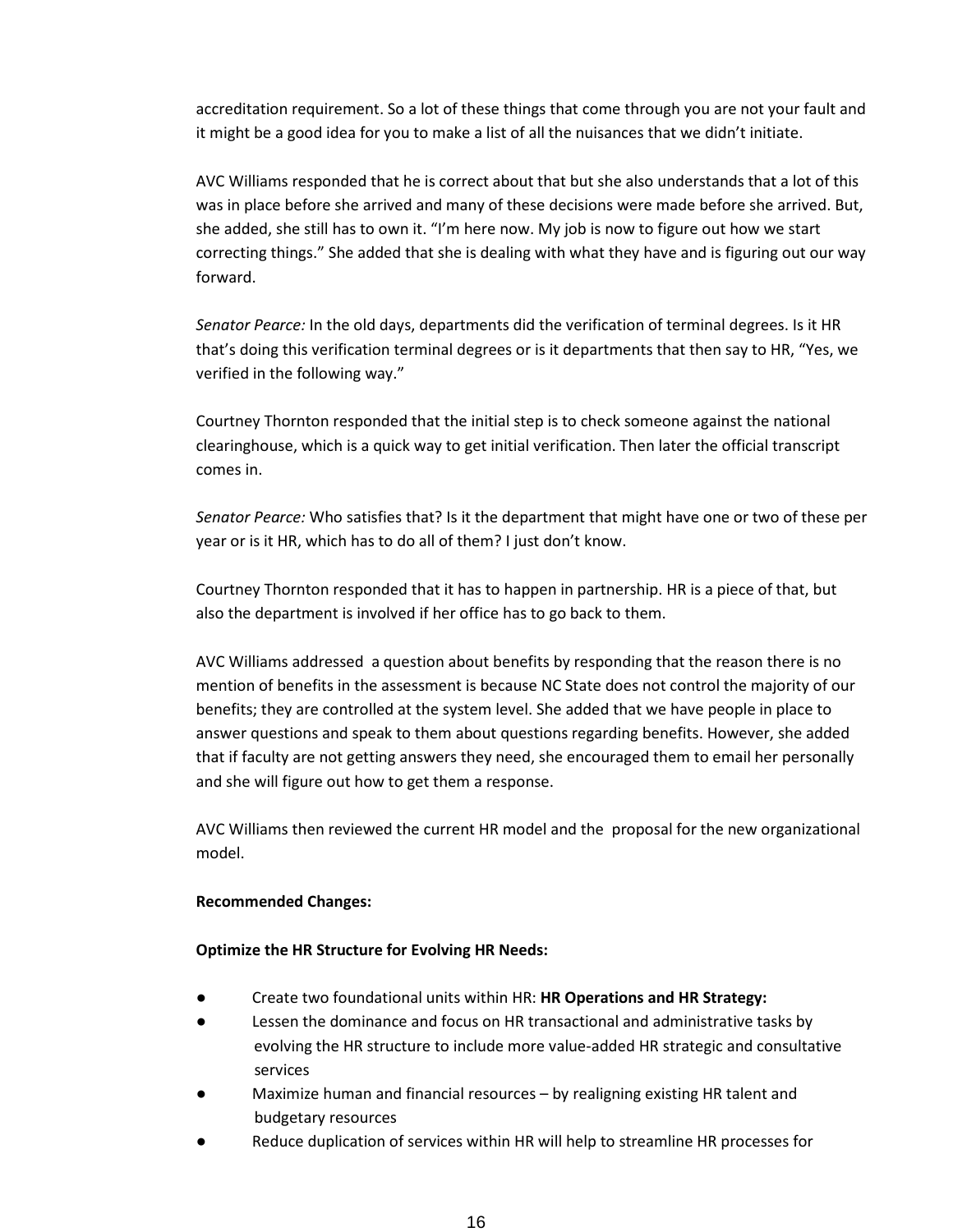organizational efficiency

- Facilitate greater understanding of the HR Division
- Reduce internal turnover by providing more career pathways within HR

## **Hire Two Deputy/Senior HR Leadership Positions:**

- Add needed organizational capacity and competency to the HR leadership team
- Create more career path options for employees within HR

# **Transition the HR Onboarding/Offboarding Center under the Assistant Vice Chancellor for HR Strategy:**

● Align Central HR's Onboarding and Offboarding Center under the HR Strategy operational unit in order to leverage more training and process improvement based services and resources for new hires and exiting faculty and staff

## **Establish an HR Communications Function within HR:**

- Responsible for developing and coordinating key HR communications to campus constituents for the division to ensure consistency of messaging and branding of HR information to campus
- In collaboration with University Communications, work with HR to lead the HR rebranding efforts and development of HR strategic planning materials etc.

# **Combine the EHRA & SHRA Classification and Compensation Functions into One Single Unit:**

- Combine EHRA Administration with Talent Solutions to create a newly combined Classification and Compensation Unit
- Provide campus partners with a dedicated consultant(s) that can handle both EHRA and SHRA salary and position related actions
- Maximize human and financial resources by realigning existing HR consultant talent and budgetary resources
- Reduce the amount of "bounce" that occurs between these two units and begin streamlining HR classification and compensation processes for organizational efficiency
- Facilitate greater understanding of the HR Division and its classification and compensation functions

### **HR Talent Acquisition & Employment (formerly Talent Solutions):**

- Focus on assisting campus partners with proactive HR talent recruitment
- Oversee the recruitment related HR functions (recruitment, UTS, background checks and international employment)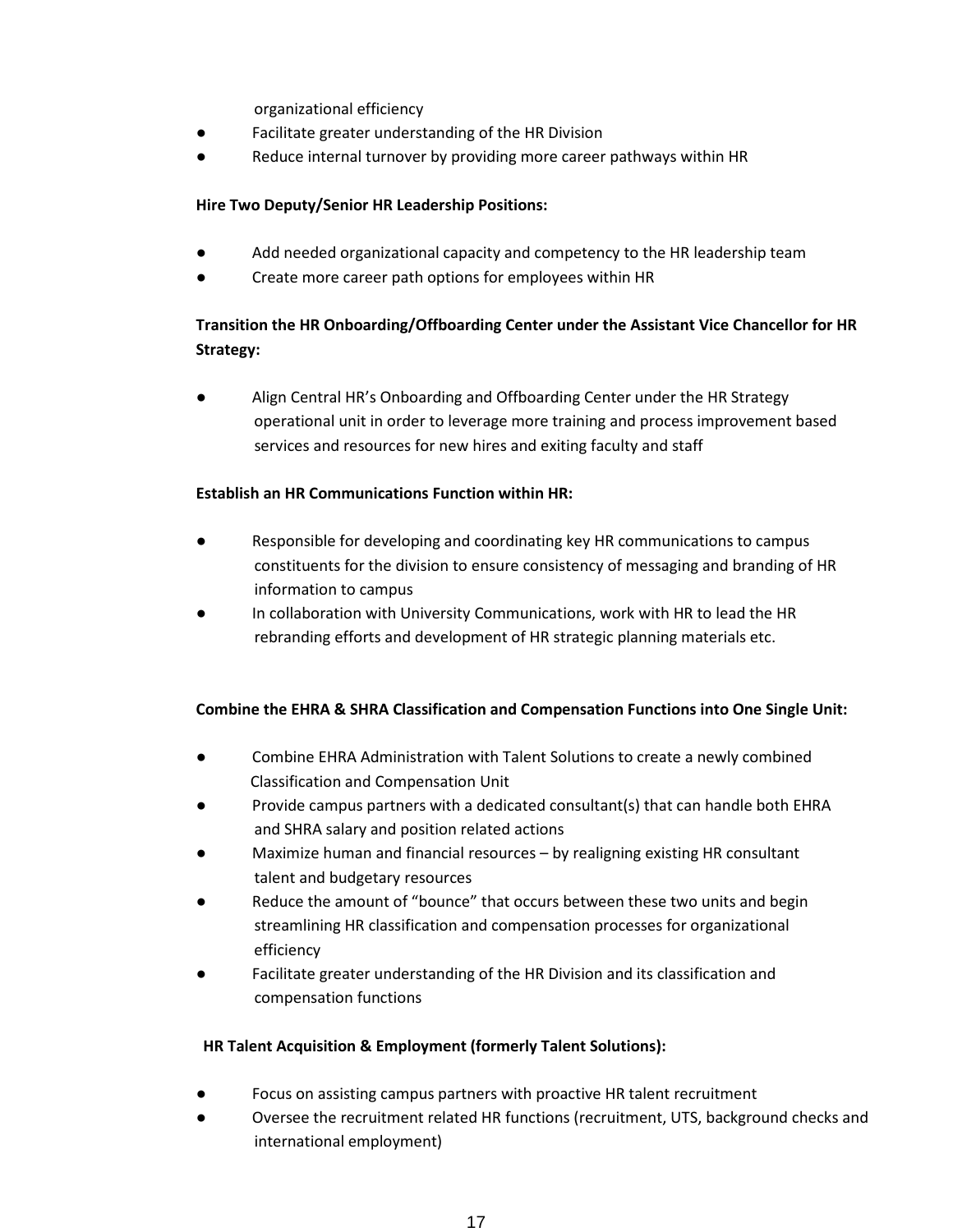- Drive organizational efficiency by streamlining the recruitment processes for all employee categories
- Enhance the applicant, hiring department and employee experience and associated satisfaction levels

# **Establish an HR Service/Solutions Center:**

- Will be the first line of communication for campus partners, faculty and staff, by triaging HR issues and handling all incoming calls and walk-ins (70/20/10 model)
- Realize efficiency gains by centralizing information, automating processes, and providing robust data to drive HR decision-making and HR service offerings for employees and units
- Improves consistency and accuracy of information due to centralized HR content and use of ServiceNow system platform
- Provides an easy and simple way to have basic HR answers addressed without being subjected to the "HR Bounce" within units in the division

# **Strengthen the HR Talent/Data Analytics Function (HRIM):**

- Provide insights into each HR process by using data to make relevant decisions, improve our HR processes and operational performance
- Improve organizational performance through high quality talent related decisions and HR reporting for HR, academic and administrative units
- Forecast workforce requirements and utilization for improved business performance and identify the primary reasons for attrition and other workforce analysis metrics
- Determine and monitor key performance indicators pertaining to NC State's and the UNC System's Strategic Plans

# *Senator Parker:* Where do you see it going wrong?

AVC Williams responded that it could go wrong in so many places. "When I spoke to the Chancellor's Cabinet, I said I have no guarantee and chances are that the things I'll implement will deviate a little bit from this." She stated that she has no guarantee this is going to go right.

*Senator Parker:* I wasn't asking for a guarantee; this is a very complicated problem.

AVC Williams responded yes, it is a complicated problem. "But what I said is that it's taking a small bite at a time." She added that the strategy is trying to get tiny wins bit by bit. "As I told the Chancellor's Cabinet, I am willing to try and if it looks like it really is not working out, I'm not going to be the type of person who's going to say no, it has to work. I will figure a way; we will adjust as needed until we can get it right. That is the essence of NC State." She added that this is a guiding document and hopefully it will work out.

*Senator Bykova:* This is a huge thing - restructuring. How many people, if you follow this model